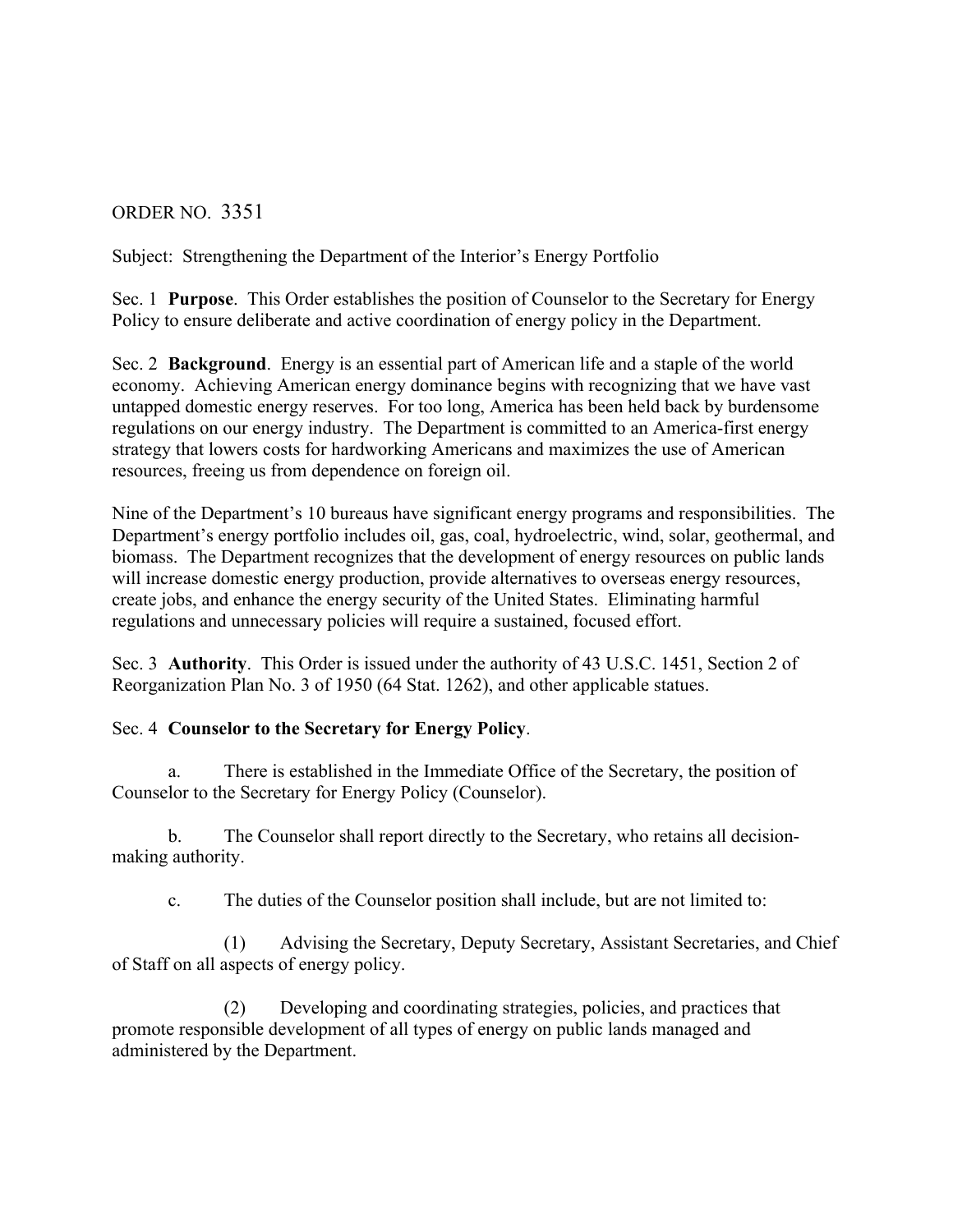(3) Identifying regulatory burdens that unnecessarily encumber energy exploration development, production, transportation; and developing strategies to eliminate or minimize these burdens.

(4) Promoting efficient and effective processing of energy-related authorizations, permits, regulations, and agreements. This includes, but is not limited to, working with the Assistant Secretaries and other Department leadership in prioritizing the work of bureaus/offices in developing and implementing energy policy and affairs; tracking progress of bureaus/offices; and resolving obstacles to energy exploration, development, production, and transportation concerns.

d. As directed by the Secretary, the Counselor:

(1) Represents the Secretary, the Deputy Secretary, and/or Chief of Staff on energy-related intra- and inter-agency meetings of high-level governmental officials;

(2) Chairs boards, councils, and committees concerned with research, development, exploration, and transportation of energy; and

(3) Represents the Secretary, the Deputy Secretary, and/or Chief of Staff before energy-related internal and external stakeholder meetings and conferences.

e. The Counselor undertakes such other actions as directed by and on behalf of the Secretary that relate to energy policy and affairs, including but not limited to coordinating:

(1) Policy and regulatory decisionmaking for domestic and international projects;

(2) Development of best management practices for energy projects on the public lands to ensure responsible development of energy; and

(3) Reviews of cost recovery in processing energy applications and monitoring of authorizations under the provisions of Section 304 and Section 504 of the Federal Land Policy and Management Act.

f. The Counselor works with other Federal agencies and offices, and state regulatory agencies and offices, to improve the coordination of energy policy.

## Sec. 5 **Implementation**.

a. The Counselor and the Chief of Staff are responsible for implementing this Order.

b. Each Assistant Secretary and bureau/office head, including the Solicitor, shall designate a liaison to serve with the Counselor in accordance with this Order.